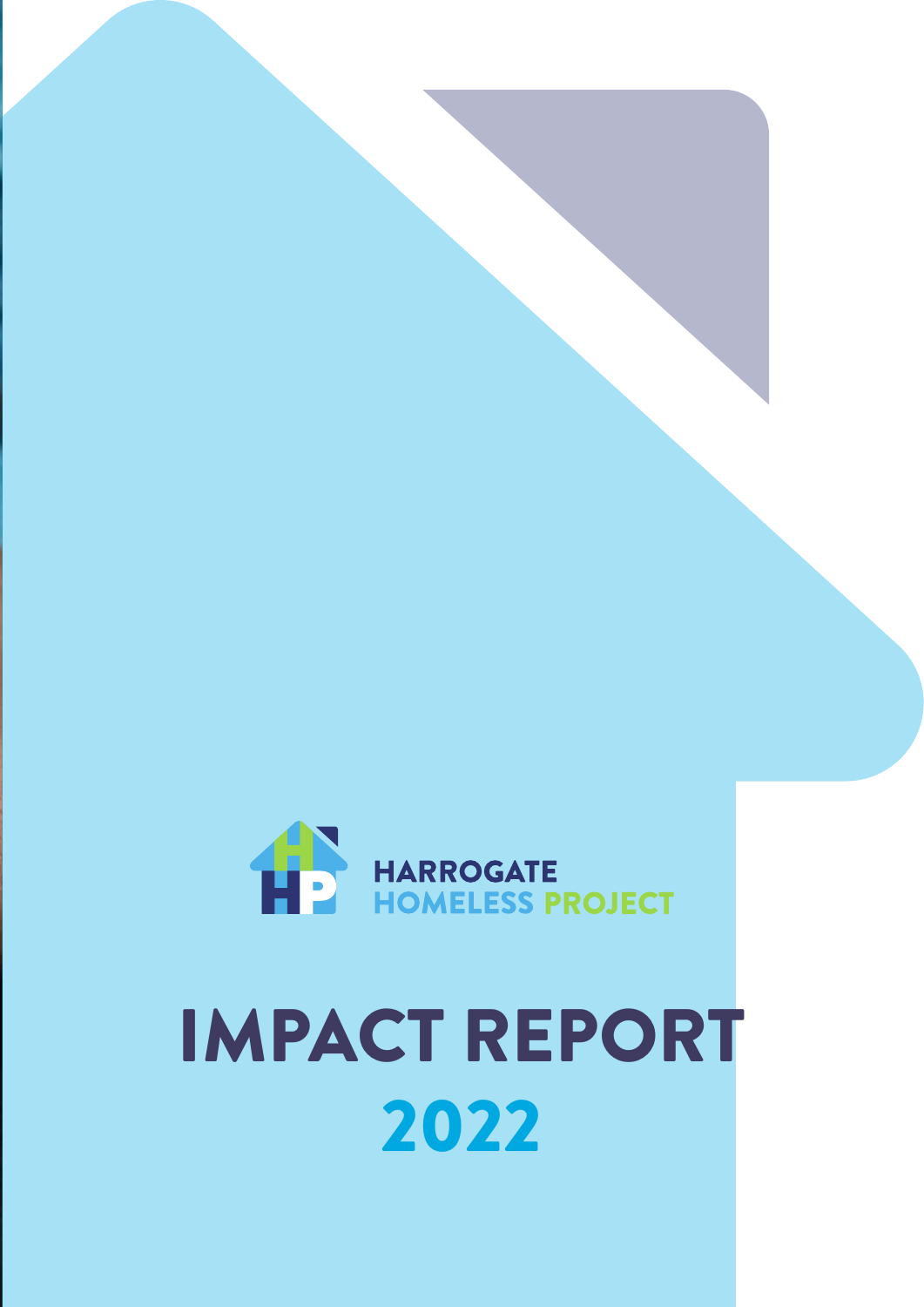"Homelessness is one of the worst things that can happen to a person and when people find themselves in that awful situation, we're here for them." Sheena Jackson, HHP Support Worker

> Harrogate Homeless Project provides people experiencing homelessness with a safe place to stay and the support they need to build confidence and move towards independent living.

Our vision is that nobody in the Harrogate District has to sleep rough and people experiencing homelessness will have all the necessary support they need.

> We believe that nobody deserves to be homeless and with the right opportunities, guidance and support we can help those who are experiencing homelessness towards a life off the streets.

As we mark our 30th anniversary, we take a look at the difference we have already made to people's lives and how we plan to increase our impact in the future.

## HARROGATE HOMELESS PROJECT

### Who we help?

We work with a variety of people ranging from those in need of support through relationship breakdown or financial issues to individuals with multiple complex needs such as substance misuse, mental health issues and offending behaviour.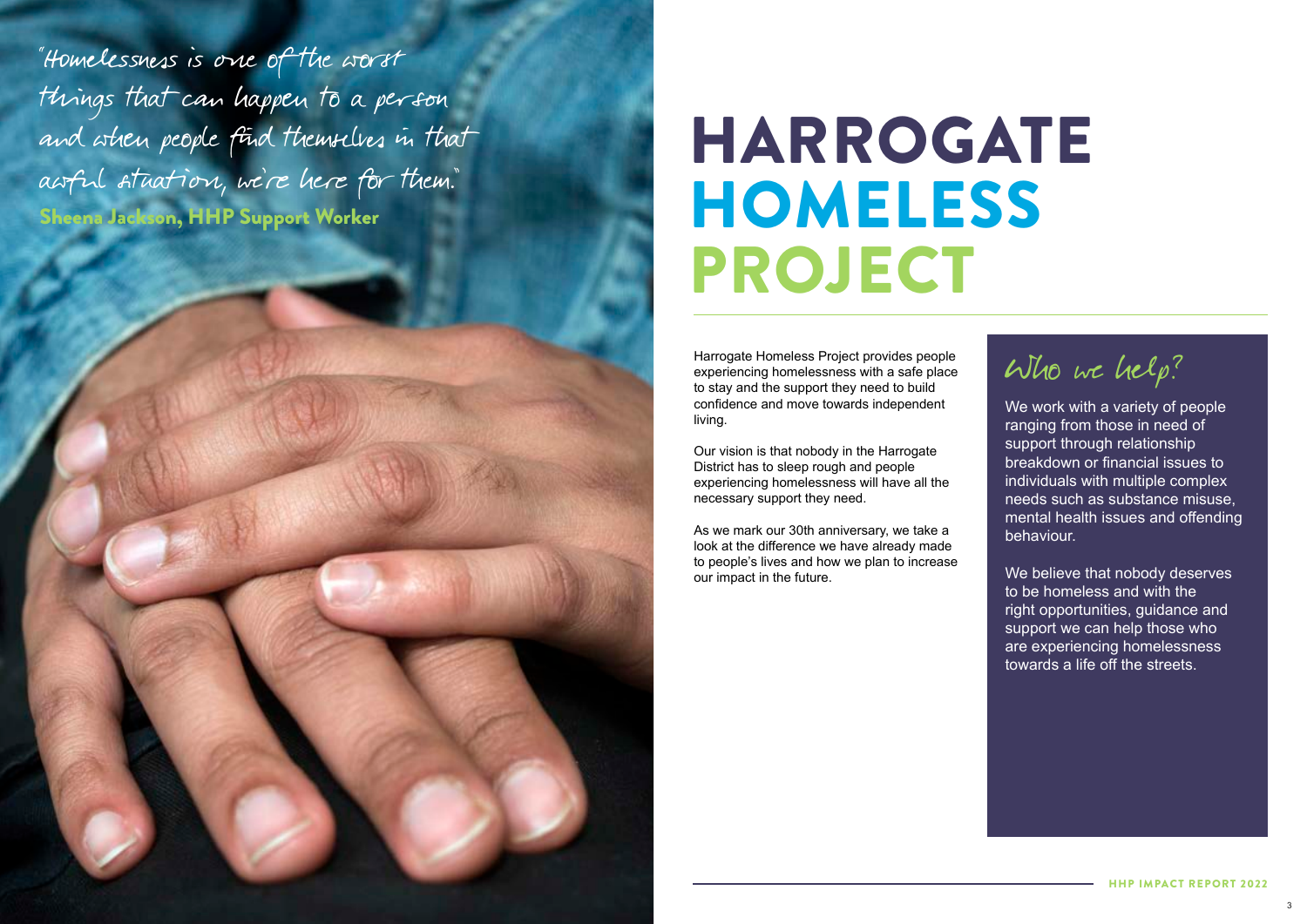

4

Keith grew up in Harrogate and developed issues with alcohol and his mental health when family relationships broke down. He moved to the south of England, stayed with friends and had several failed relationships. His alcohol issues worsened, acting as a trigger for violent offending. He ended up in London rough sleeping where outreach workers referred him to Harrogate Homeless Project due to his local connection.

He arrived low in mood, dishevelled and anxious. We provided emergency accommodation, support to resolve benefit issues and referral to local alcohol treatment services before offering him a hostel room. Keith stabilised in the hostel and received psychotherapy, advice around anger management and relationships, encouragement to open communications with his family and registered with a GP and a dentist.

He continued alcohol treatment in our move-on accommodation. Abstaining from alcohol, in full time work and fully supported, his confidence developed enough for him to reconnect with his family. Just 10 months after being referred to us as a rough sleeper, Keith received an offer of a Housing Association one bedroom flat in Harrogate and we helped him furnish it with donated furniture.

# Keith's Story

### Housed and employed after just 10 months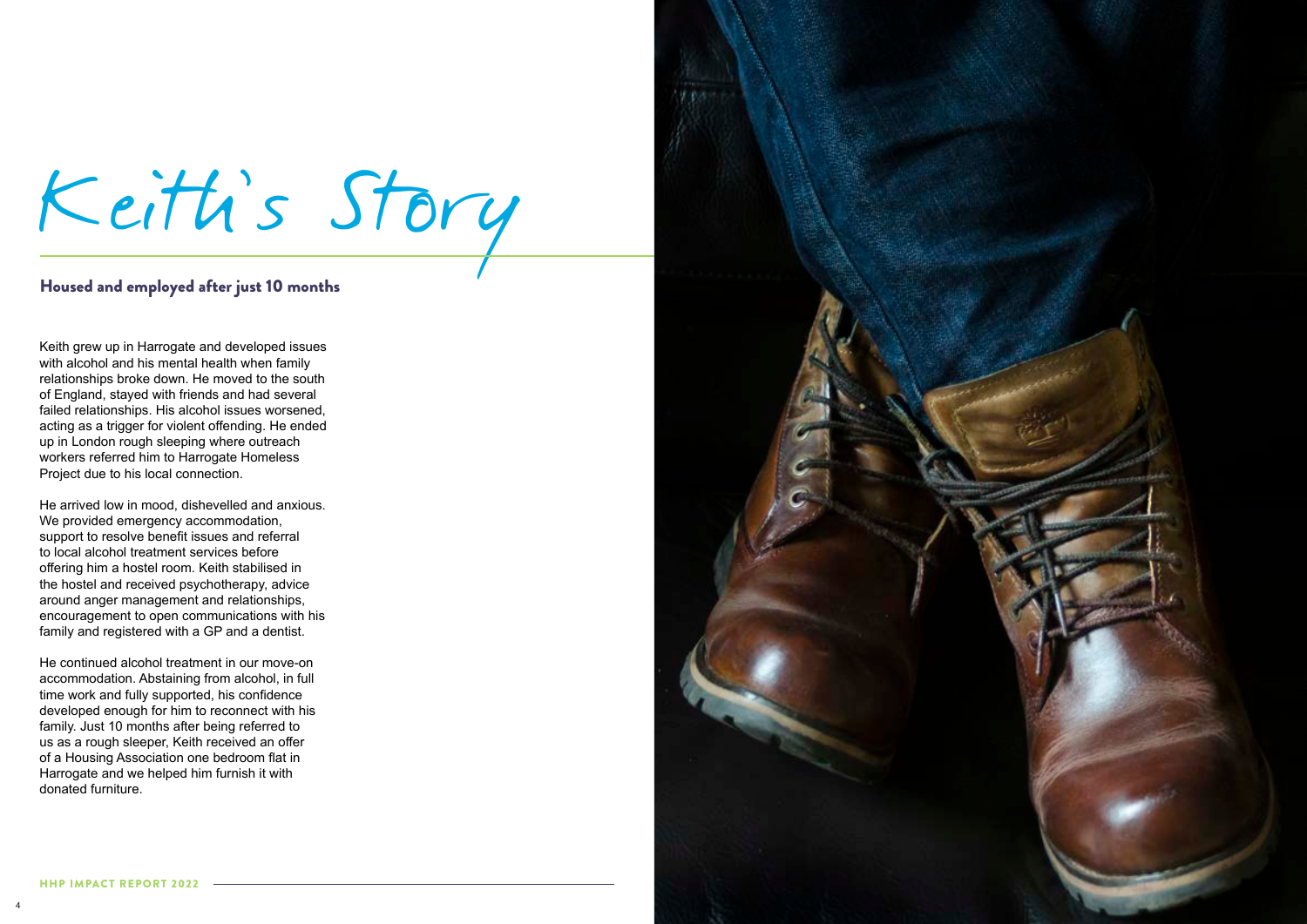**We are a high impact local charity which serves the whole Harrogate District, passionately working on combating homelessness and providing the following services for those in need.**

Our day centre, Springboard, provides food, shower and washing facilities, skills workshops, activities, psychotherapy, GP and other medical and therapeutic services. Our staff are on hand to offer people support with

their housing situation and practical help with applications and access to other services.

We run a homeless hostel on Bower Street in Harrogate, which offers temporary accommodation for 16 people and also provides 5 emergency bunk spaces for those with nowhere else to stay.

When our hostel residents are ready to take the next step we can help them get settled into one of our move on homes or other accommodation. Move-on houses provide a stepping stone to independent living with added support from our staff and volunteers.



### **GP Service**

In 2021 we acquired 8 new self-contained move-on flats on Bower Street, next door to the hostel, where residents can gain greater independence with support still close at hand.

Our hugely successful weekly GP service was launched at Springboard at the end of 2017. In the first 36 weeks, 227 patients were seen. Mental health problems featured in just under 30% of visits, whilst 13% required medical help for a chronic disease such as asthma or diabetes and 16% for acute infections. Many cases presented with multiple issues, and an estimated 7% of visits to the GP resulted in the homeless person avoiding having to be admitted to hospital.

700 typically has over hot meals being served each month. 360<br>hot meals Springboard (pre-pandemic)

Primary care records for homeless people are often missing, or have large gaps, raising the acute need for these records to be shared and therefore accessible across all medical services. The high level of mental health problems points to the need for improved mental health team support for the homeless. The service has highlighted the vulnerability and risk to health which homelessness, and a lack of easy access to primary and secondary medical care services, presents.

In the year to August 2020 we provided nights of accommodation to people experiencing homelessness. The figure dropped to nights of accommodation the following year as we had to restrict occupancy as a result of the pandemic. We started 2022 close to full occupancy and expect this to rise. 4,584 2,652

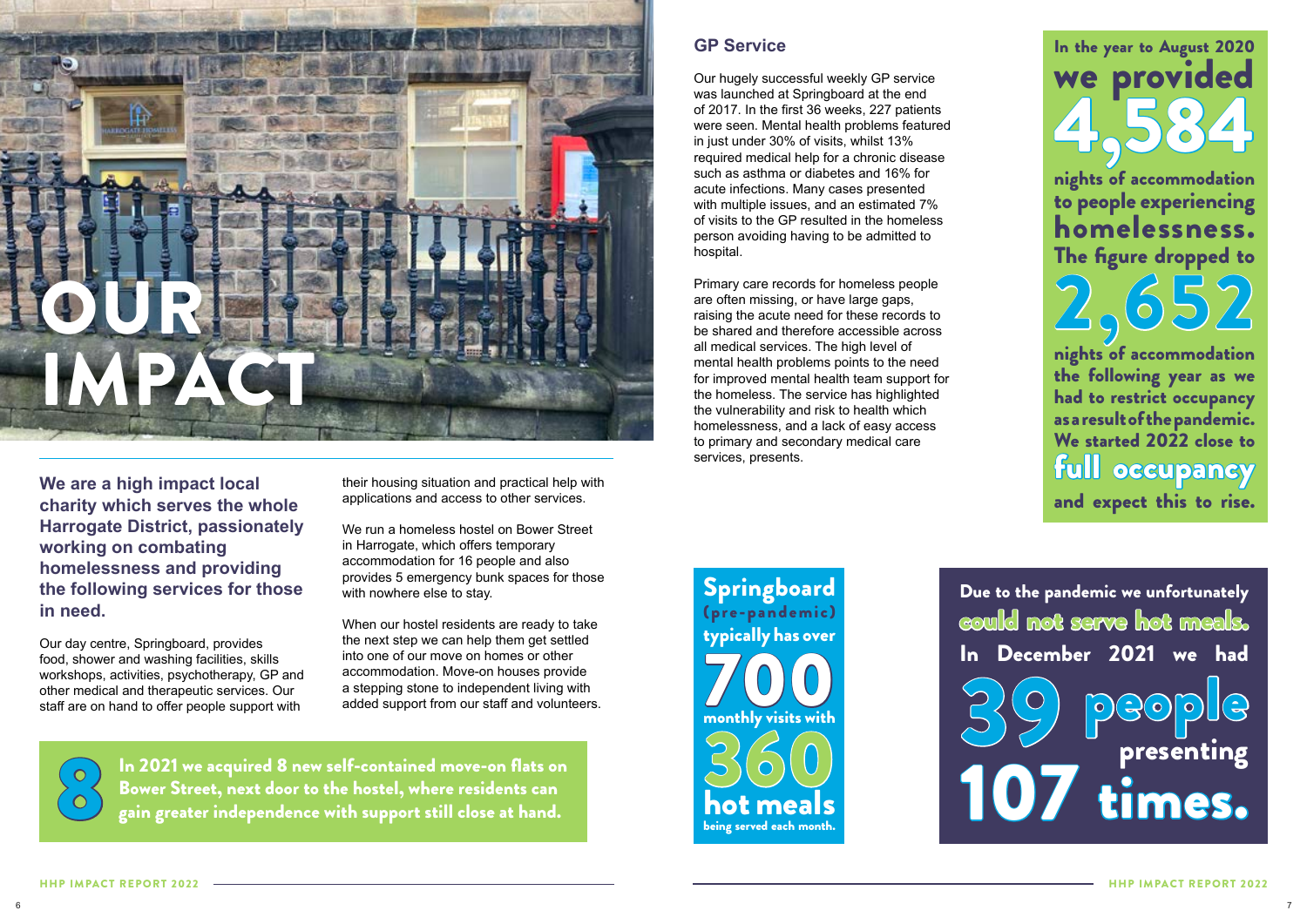

John had been homeless for 40 years, travelling all over the UK, occasionally staying in night shelters but mostly on the streets. He never claimed benefits and relied on finding occasional work on farms and scrapyards.

After a troubled abusive childhood, he had joined the forces to get away from his family and served in Northern Ireland as a young man. He left the Army at the age of 20, homeless and with PTSD. He turned to alcohol as a coping mechanism and has had no contact with his family since.

His dependency on alcohol became chronic and over the years, despite his resilience, his health started to deteriorate. He received numerous convictions over the years for being drunk in a public place and theft. He refused all offers of help or support.

Our staff got to know him gradually over a number of years. He refused to come indoors, even in winter, and staff would keep checking on him and taking him hot drinks. Over time we built trust and started to provide him with one to one individually tailored support.

With our help, John eventually moved into his own privately rented tenancy for the first time in his adult life.

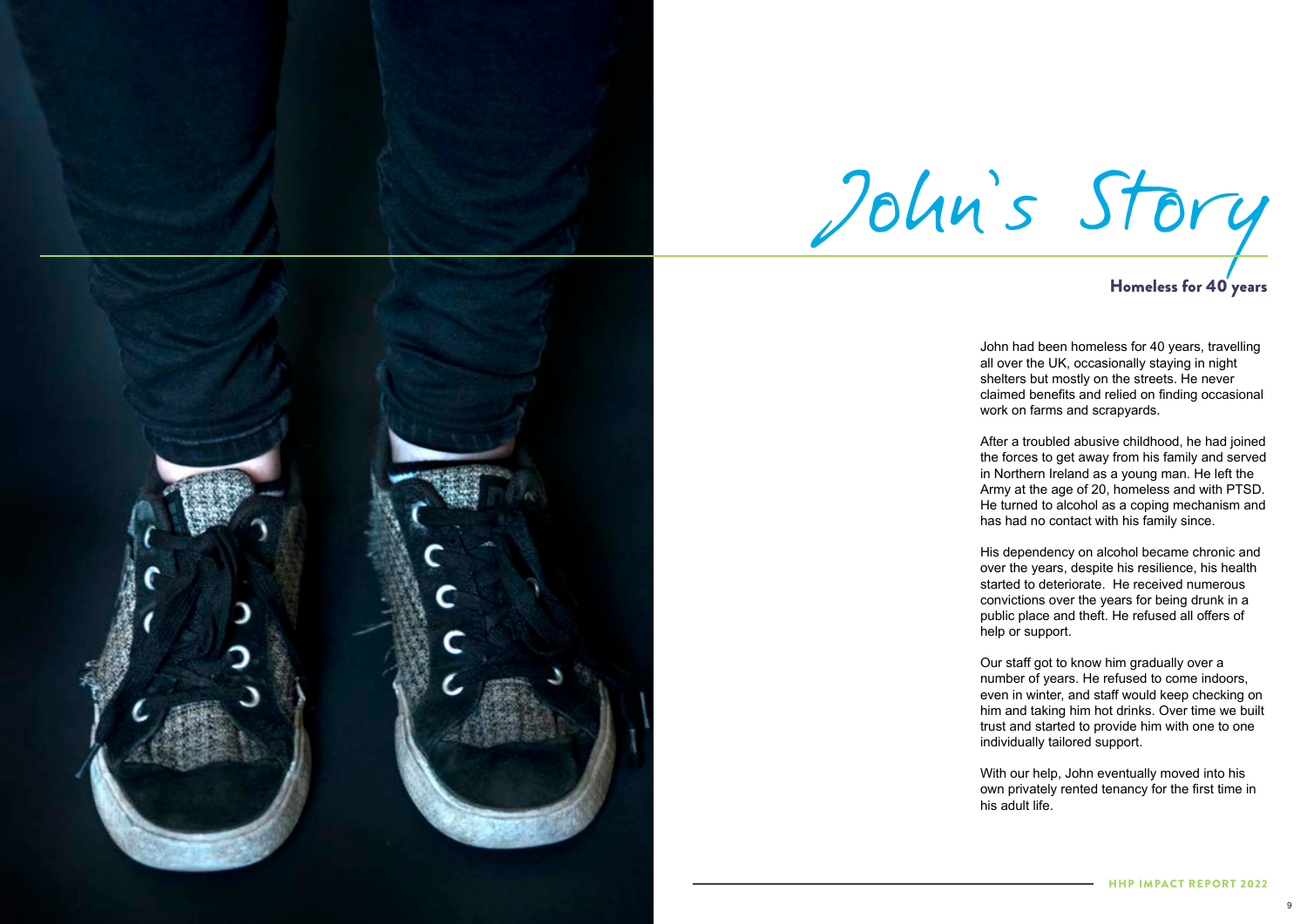"They have time for you, they help with calls and are happy to help. They alarys greet with a smile, without prejudice and judgement. They treat you like a normal person."

Clare\*, service user \*not her real name

People we speak to in other parts of Yorkshire, or even further afield, are often surprised when they hear our charity's name. Does a town as affluent as Harrogate really have a need for a charity to support people experiencing homelessness? The reality is that having nowhere to stay – nowhere to rest, feel safe, prepare a meal or keep your belongings – can affect anyone, anywhere. Even in Harrogate. Having nowhere to call home can happen suddenly or it can come about gradually due to a range of circumstances. Bereavement, trauma, mental health, illness, injury, unemployment and addiction are just some of the life circumstances that can pull the rug from under someone's feet. When that happens, Harrogate Homeless Project is there to help. We offer a range of services, from emergency accommodation that makes sure nobody has to sleep on the streets, to long term psychotherapy to tackle trauma.

In 2022, as we mark our 30th anniversary as a charity, we are proud to celebrate how much we have achieved and how many people we have helped. Recently there was a knock at the door of our Springboard day centre and we were delighted to see one of our former clients standing there, smiling. He had come to say thank you. Now living down south and running his own business, he was in the area and took the time to call in and show his appreciation for the role we played in

changing his path. His is one of many similar stories and, as we expand our services in the years ahead, we hope to change more lives and create real hope for people at a time when they feel they have nothing left at all.

There are three things that enable us to have an impact on those who are at their lowest ebb – our incredible team of staff, the generosity of our donors and volunteers and the compassion of our community. All of the staff covering the hostel, supported accommodation, move on house and the Springboard day centre have the skills, patience and experience to build trust with people who are vulnerable and show them a way forward. It isn't always easy; it doesn't always have a positive outcome. Whatever comes their way, they manage it with humanity and resilience. Our thanks also go to our volunteers and those who fundraise for us or donate money to support our services. Without them, Harrogate Homeless Project would not be here for those in need. Finally, we are grateful to be part of a community that recognises that not everyone in Harrogate has a lovely home or a comfy bed to go back to at the end of the day. As one resident put it recently, after seeing someone making a donation at the hostel: "People really do care about us, don't they?"

**Jenni Moulson,** Chair of Trustees, & **Charlotte Fortune,** Head of Services

### Chair of Trustees & Head of Services joint statement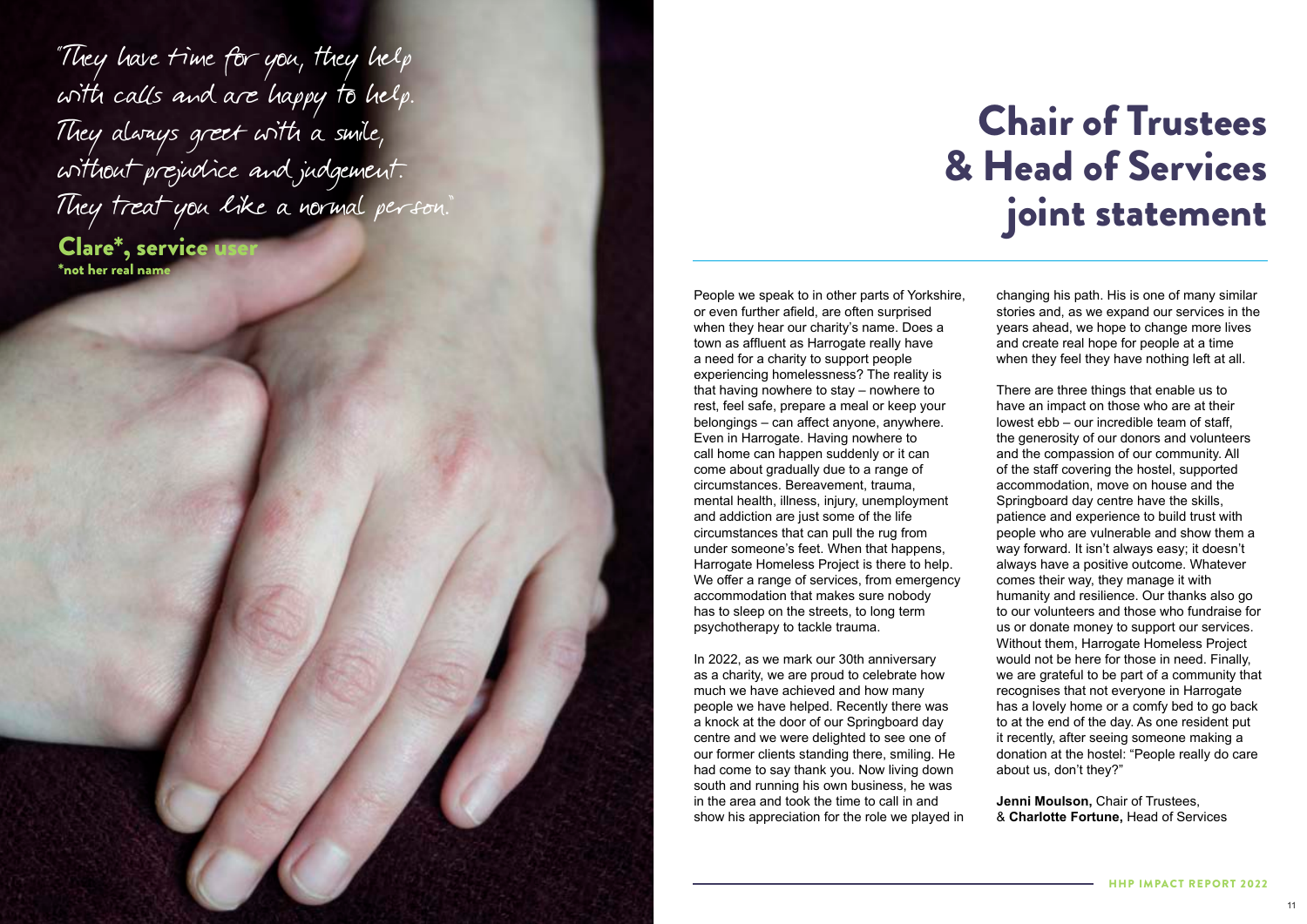

This report details the journey, achievements, and goals of HHP, across more than 30 years of working in the community, and more recently over the last 5 years culminating in the current services provided and why these are needed and how these services make a powerful impact within the local area.



# REPORT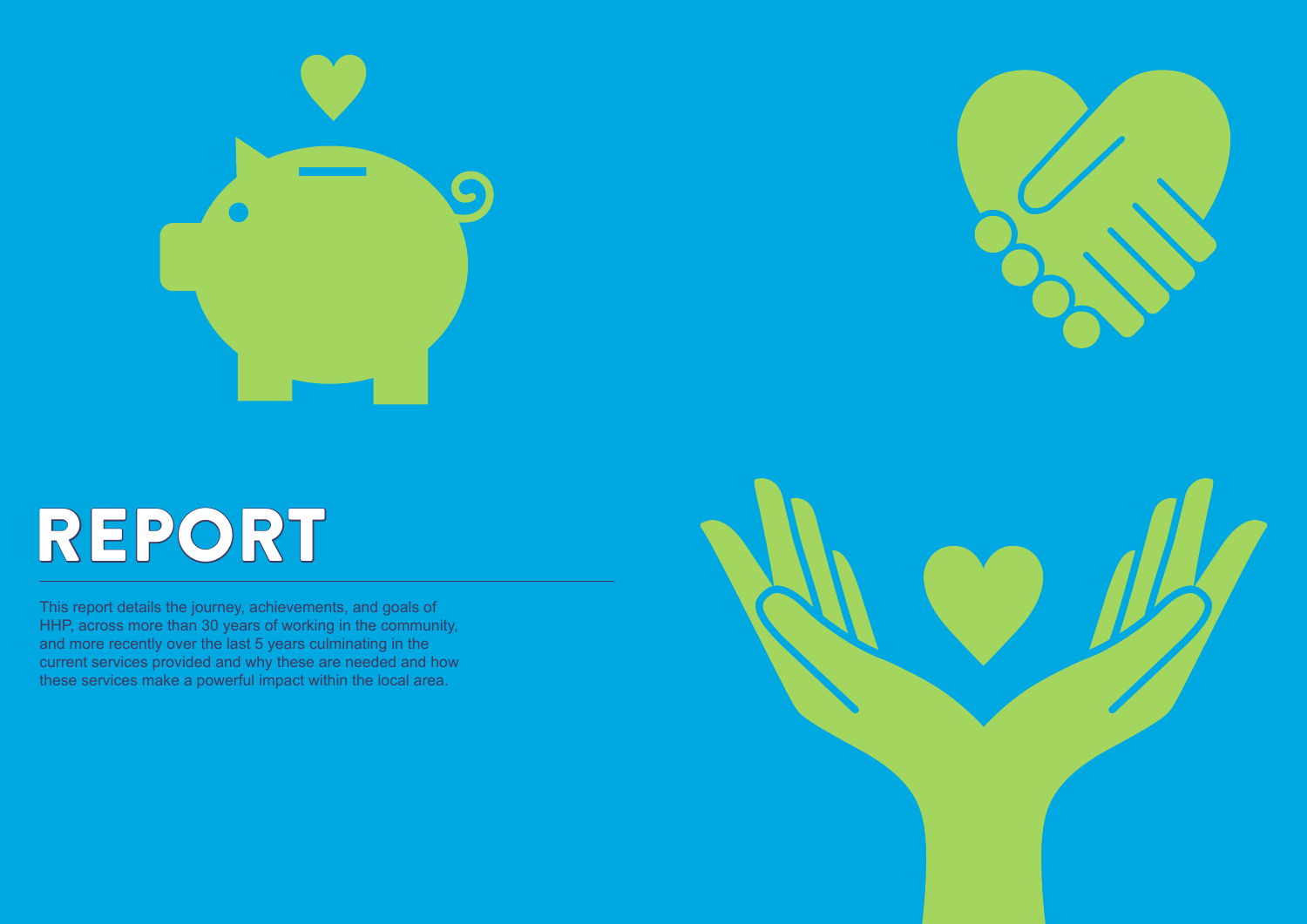

Emily was made homeless when her partner died and his family took possession of the home they'd shared, leaving Emily at an incredibly low ebb, feeling as though she had nowhere to go and with little hope. After spending a few nights in our emergency bunk accommodation she moved into a hostel room.

Our psychotherapy service, Streetlight, helped Emily deal with past trauma and the loss of her partner. She started addressing her alcohol issues through counselling and with her support worker. Over time, Emily regained her sense of self, revealing a lovely sense of humour and an appreciation of the support that was offered.

Thanks to her positive approach to hostel life, Emily was offered one of HHP's move on properties – a one bedroomed flat - which she loved and made her own with little personal touches such as ornaments and plants. With support, Emily went from strength to strength. She stayed on top of her bills and budgeted her limited funds. Her dream was to secure a council flat as a permanent home, which she achieved just over 18 months after coming to HHP.

Emily is really happy with her new flat and extremely grateful to the staff at HHP for getting back on her feet. She says they always had time to talk and joke with her and she doesn't know where she'd be without our support.

### Emily's Story Bereaved and homeless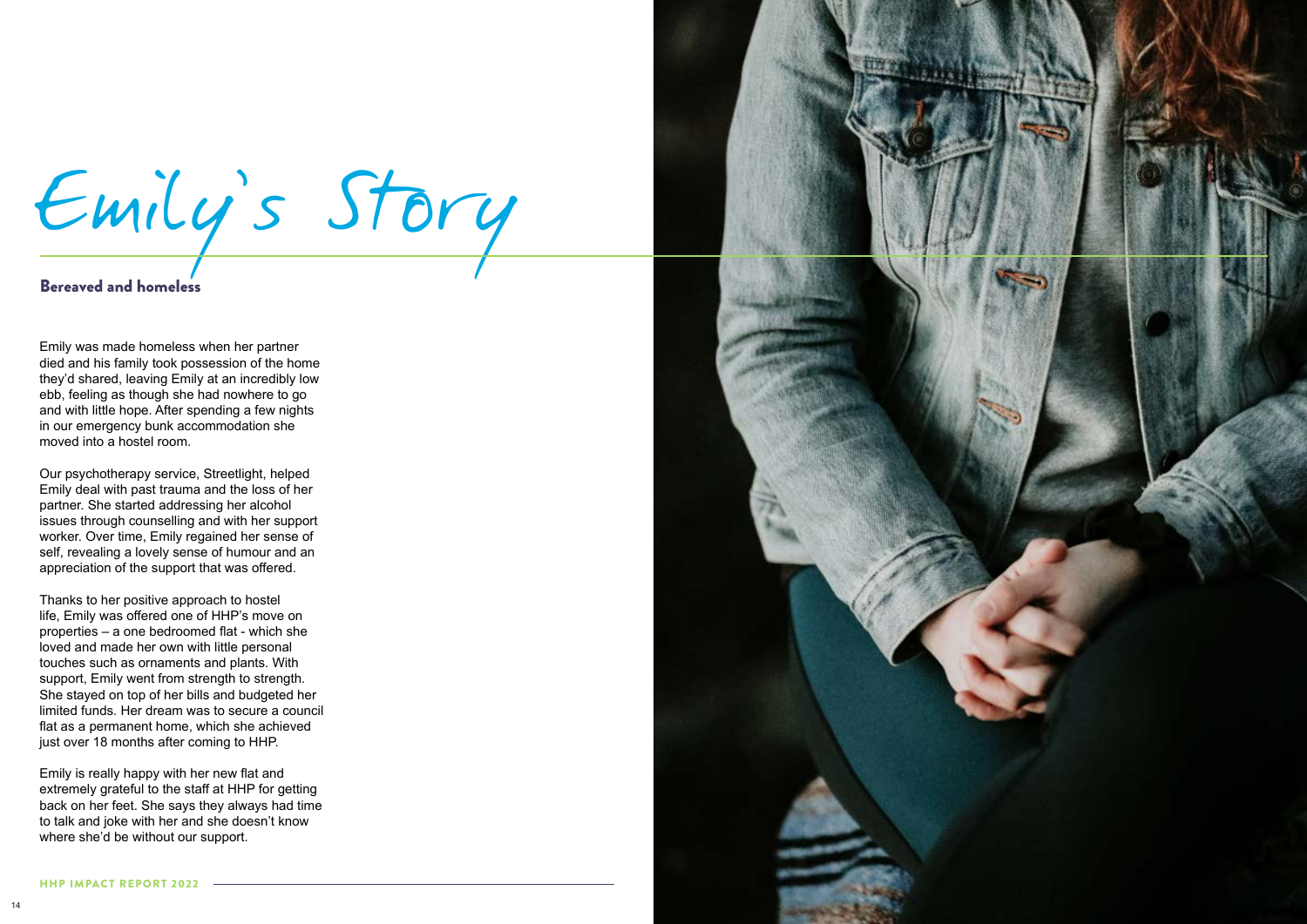

Through our wide range of services, in the Harrogate district, we offer tailored one-to-one support to each of our members. Every year we work with a growing number of people to help them rebuild their lives and leave homelessness behind for good. HHP offer expert help to find secure employment and safe housing.

## EMPLOYMENT / MOVE ON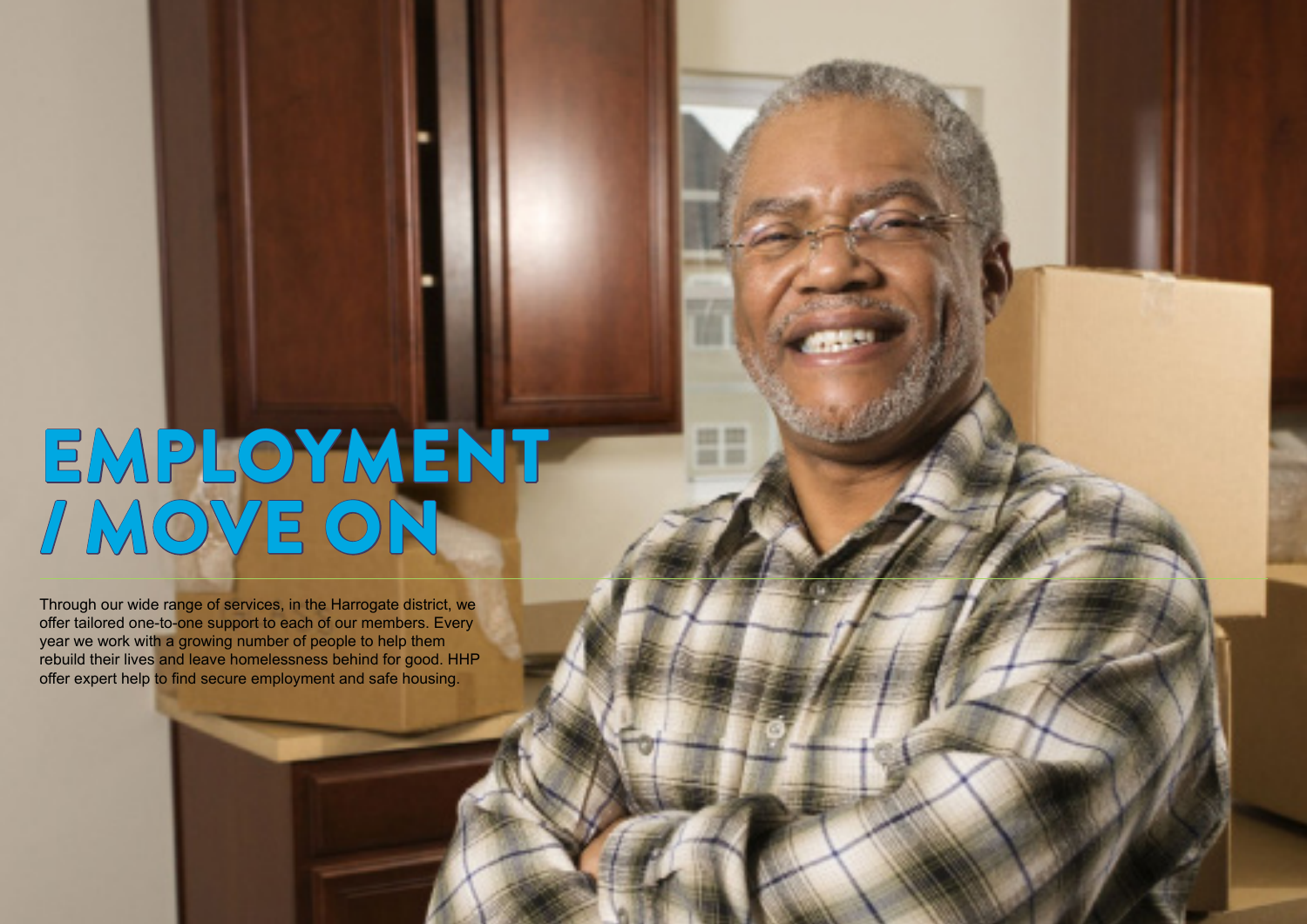

Will's life was chaotic. He had various stays in the hostel which never worked out in a planned way. Then he received a community order for criminal activity and a curfew. He'd struggled in the past but decided he was ready to try again. He turned to HHP for support to stop him reoffending.

With structured input from our support workers and medical support for mental health and sleeping problems, Will's behaviour improved. After two months in the hostel, he decided he wanted to improve his literacy and numeracy skills and find employment, despite not having had a job for 10 years.

Will started feeling more confident and began to have stable contact with his son. He now lives independently, continues to receive support from various agencies and has recently secured his first job.

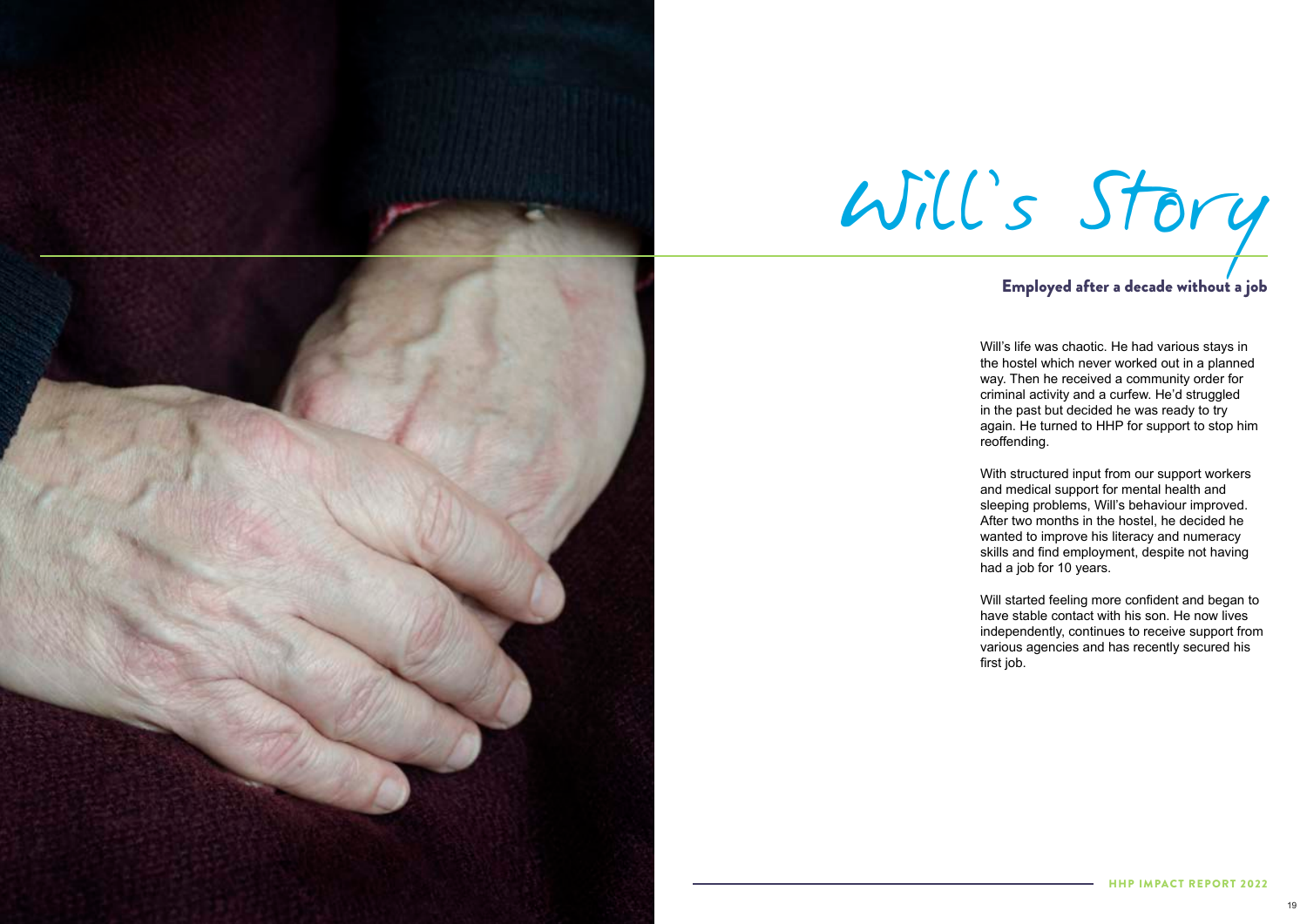#### HHP IMPACT REPORT 2022 HHP IMPACT REPORT 2022

## THE LAST 5 YEARS

5 years ago saw the launch of the GP service at Springboard. In the first 36 weeks, 227 patients were seen for a range of reasons and it quickly led to a reduction of people having to be admitted to hospital.

The 5-year funding programme SAFE (Service for adults facing exclusion) also started and provided a backdrop to the last 5 years. SAFE was developed to provide a safety net and give a direct response to individuals experiencing severe and multiple issues aged over 25 years old. Those who, historically, have had poor contact, disengagement or failed to meet the threshold set by individual services and exclusions with mainstream services.

2017

The Big Lottery Bid provided a partnership opportunity with Harrogate Theatre to start a theatre group for the homeless and the vulnerably housed. HHP was also heavily involved in the Homeless Not Faceless Exhibition in Ripon which aimed at supporting the changing narrative surrounding homelessness.

2018

HHP ran a series of fundraising events across the Harrogate Borough district including popup shops at the Victoria shopping centre and a hugely successful supporters event at St Peters Church to raise funds and awareness.

2019

The acquisition of 8 new move-on flats on Bower Street & the move from Wesley House to larger space in the Lover Halls allowed for an expansion of much needed services.



Covid disrupted the year, but the team at HHP worked swiftly to adapt our services that help those experiencing homelessness in the Harrogate District, as they were affected especially hard by the unprecedented situation.

2020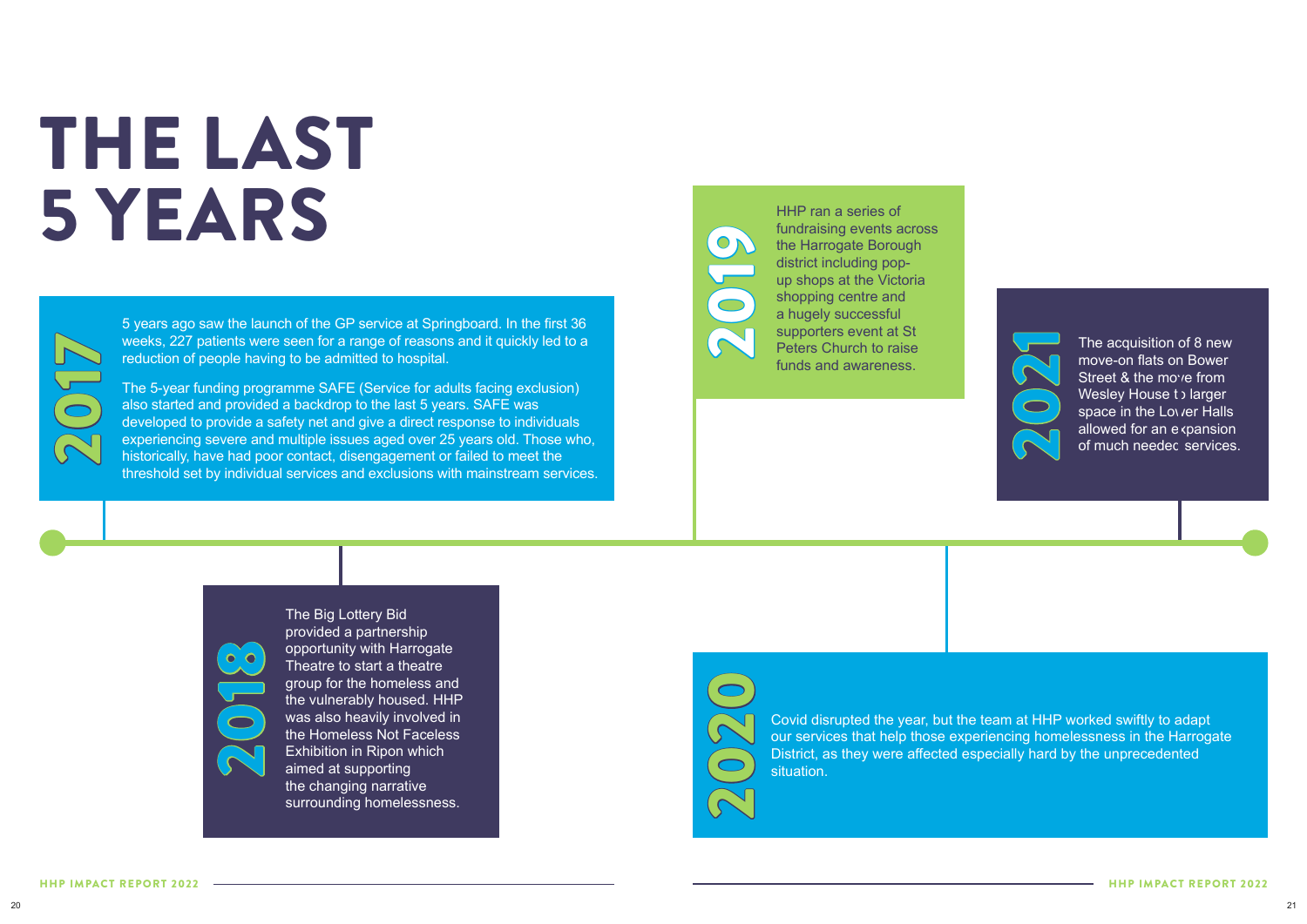When the **COVID-19 pandemic** first hit and the nationwide lockdown was introduced, we worked swiftly to adapt our services that help those experiencing homelessness in the Harrogate District, as they were affected especially hard by the unprecedented situation.

The team mobilised with the support from the local community, sourcing facemasks for use in all communal areas, providing hand sanitizer and hand washing facilities across all services and increasing daily cleaning of touch points on all premises. Checking in with service users daily to establish if they had any COVID-19 symptoms and daily temperature monitoring allowed the services to continue running within a safe environment.



Unfortunately, the coronavirus restrictions, put in place across the country, had an effect on reducing the occupancy provided at the hostel and those able to access Springboard facilities at one time. We adjusted throughout the pandemic and continued to provide outreach and access facilities as well as food provision and support to those experiencing homelessness. Expanding our move-on accommodation offer in response also proved successful and allowed an opportunity to offer self-contained accommodation that was COVID-19 safe.

From 2021 we have been able been to provide LFT testing to all service users along with specific COVID-19 vaccination clinics to remove barriers to access to these services.

The situation throughout the pandemic created challenges that the staff and volunteers at HHP met with enthusiasm and efficiency. It did however cause effects, such as reduced funding and a worsening economic situation which will create new challenges in 2022 and beyond.

#### **SUPPORT WORKERS:**

HHP support workers provide direct help to individual clients who are experiencing homelessness and are responsible for assessing their situation, providing crises intervention advice, and offering support via a range of social work plans.

Their primary aim is to assist clients in obtaining access to all forms of primary health care, and other specialist agencies and guide them towards safe accommodation before working with them on employment and move on housing.

### **HOSTEL WORKERS:**

HHP hostel workers provide cover to the hostel during the day and overnight (Night Wardens) to ensure the safety and security of the residents and the building. Hostel workers are the of contact for residents when needed and provide advice and support; working a long side support workers. Hostel workers provide office cover, complete administrative tasks such as hostel admissions and ensure concise logs are completed on a daily basis.

Hostel workers deal with members of the public, face to face or on the phone, handling enquiries appropriately along with accepting donations and issuing receipts. Hostel workers work on a rolling rota to ensure the project is staffed 365 days a year.

### **VOLUNTEERS:**

Our team of dedicated volunteers play an essential role in supporting staff in our facilities, and we rely on their help to keep many of our services running. There are lots of ways volunteers support us, such as by offering occasional support during fundraising events and campaigns or more providing more regular help at our hostel to sorting through donated items.

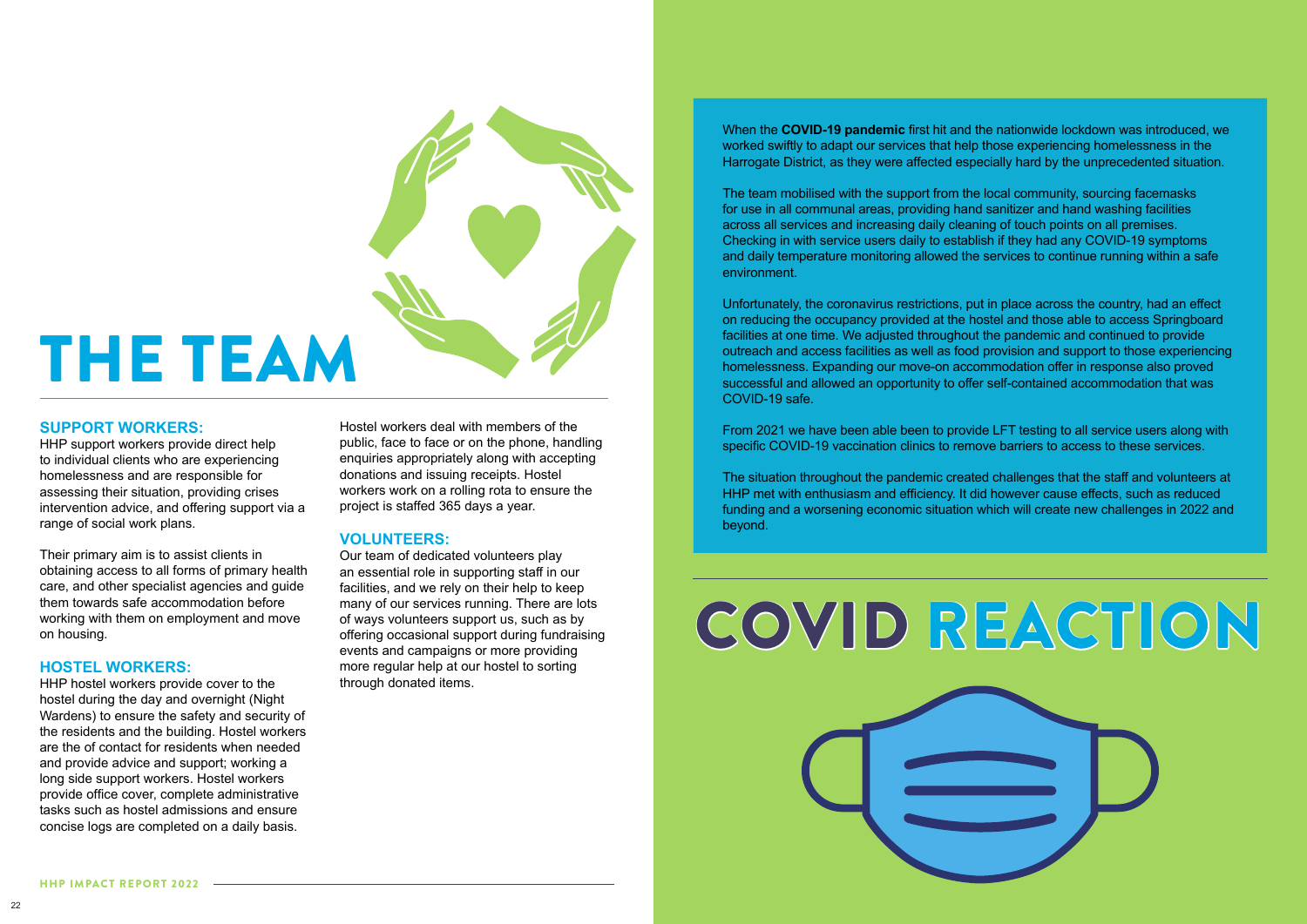HHP provides emergency overnight accommodation, a 16 bed hostel and move on housing whilst we support those experiencing homelessness with a chance to gain skills, build confidence and move towards independent living. We hugely appreciate our long lasting partnerships as they not only help fund our services and programs but also offer further enhanced support allowing the opportunity for organisational growth.

**The last few years has seen a shift in how HHP fundraise and work with local businesses and foundations to provide our services.**

We believe in listening to our corporate partners and working with them to curate a relationship that is multifaceted, strategic and transformative. Focusing on how we can work together to bring about lasting change.

In 2022 Harrogate Homeless Project will be marking 30 years of supporting people



experiencing homelessness in the Harrogate District. The 30th anniversary will provide a backdrop to a fundraising campaign that will include both events within the community as well as a strategic aim to grow partnerships with local businesses.

Over the course of 2022, we aim to also bolster our individual giving programme by running a variety of campaigns within the local Harrogate community including, 30 Stories. We are also currently reviewing our data strategy, which allows us to get to know our donors in greater depth and provide them with the up-to-date information on what impact their donation has on people lives. An ongoing dialogue with donors will offer a better supporter journey and subsequently lead to more involved partnership with the community.



### Everyone deserves a safe place to stay

### FUNDRAISING & PARTNERSHIPS: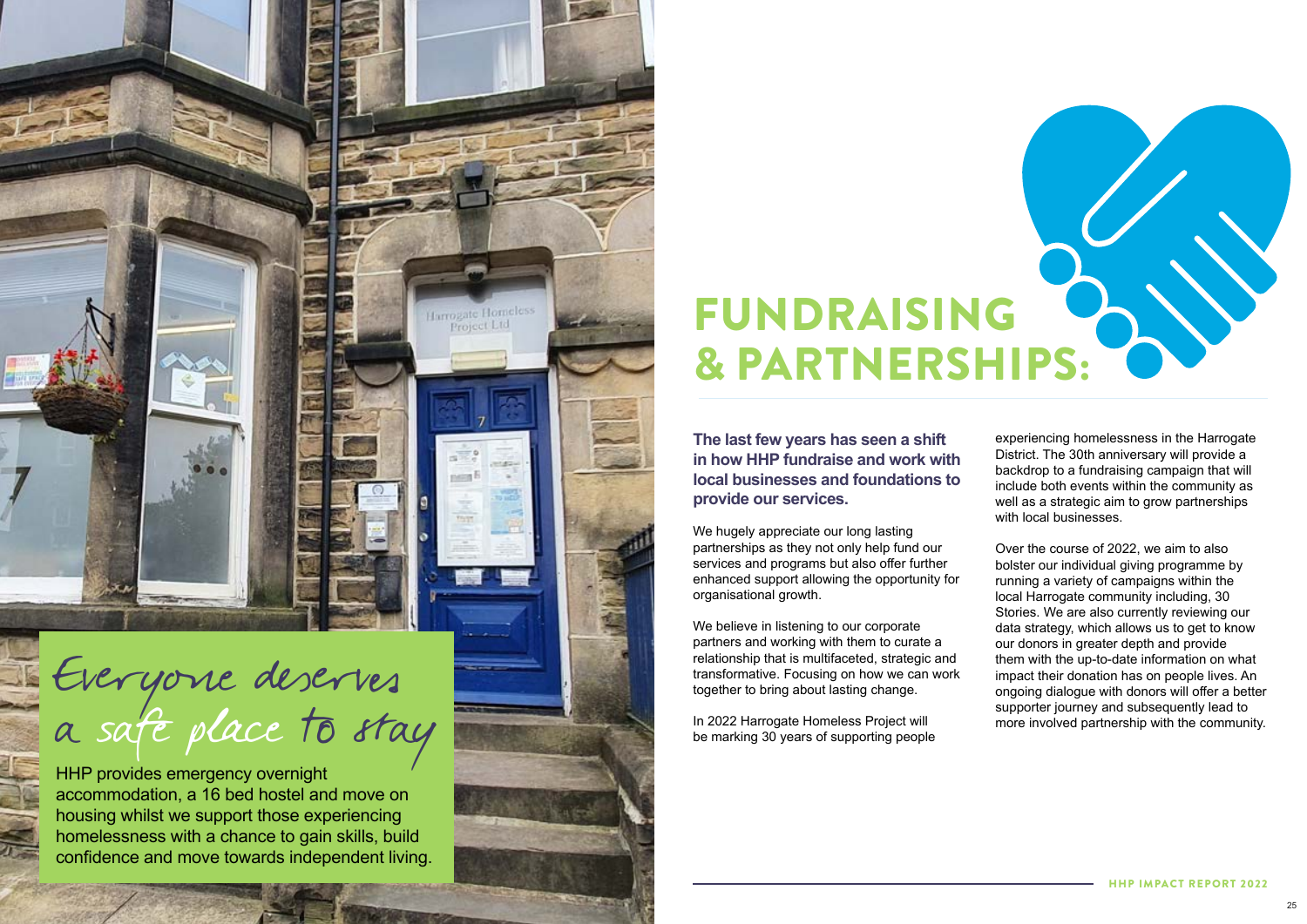### Psychotherapy and counselling service

The work we do goes beyond providing emergency food and shelter and temporary accommodation. We are focused on providing people with long term solutions and to tackling the causes of homelessness. In the past 12 months our resident psychotherapist has provided tailored interventions and psychotherapy to 25 individuals experiencing homelessness and needing support.

Started in 2013 the Streetlight scheme has allowed us to employ a Psychotherapist who provides a flexible, innovative therapy service for clients of HHP. This is a vital element of the services we offer as many of our clients have multiple complex needs and the waiting lists and criteria for mainstream services is a barrier to these people receiving the support they vitally require.

## Sara from Violet / HGTE



In 2016, small business owner, Sara, was noticing the worsening homeless situation in Harrogate and decided to try and give a little back. In doing so, she created the "HGTE" brand, A collection of high quality organic cotton unisex branded sweatshirts, hoodies and t-shirts and has since expanded the range to include a HGTE reusable coffee cup made from sustainable materials. To date she has raised well over £13500.00 for Harrogate Homeless Project by making a donation from every item sold in the HGTE collection.

"Harrogate is a little bubble, on the surface it's very affluent but you only have to scratch beneath the surface of any town and the social issues are the same wherever you go."

In 2022, Sara with the use of the HGTE brand hopes to increase the products on offer and raise even more awareness and donations for Harrogate Homeless Project.

"By creating a brand championing the town HGTE, it's all about Harrogate but equally it's the town looking after it's more vulnerable people. That's how I see it."



### Fundraiser Story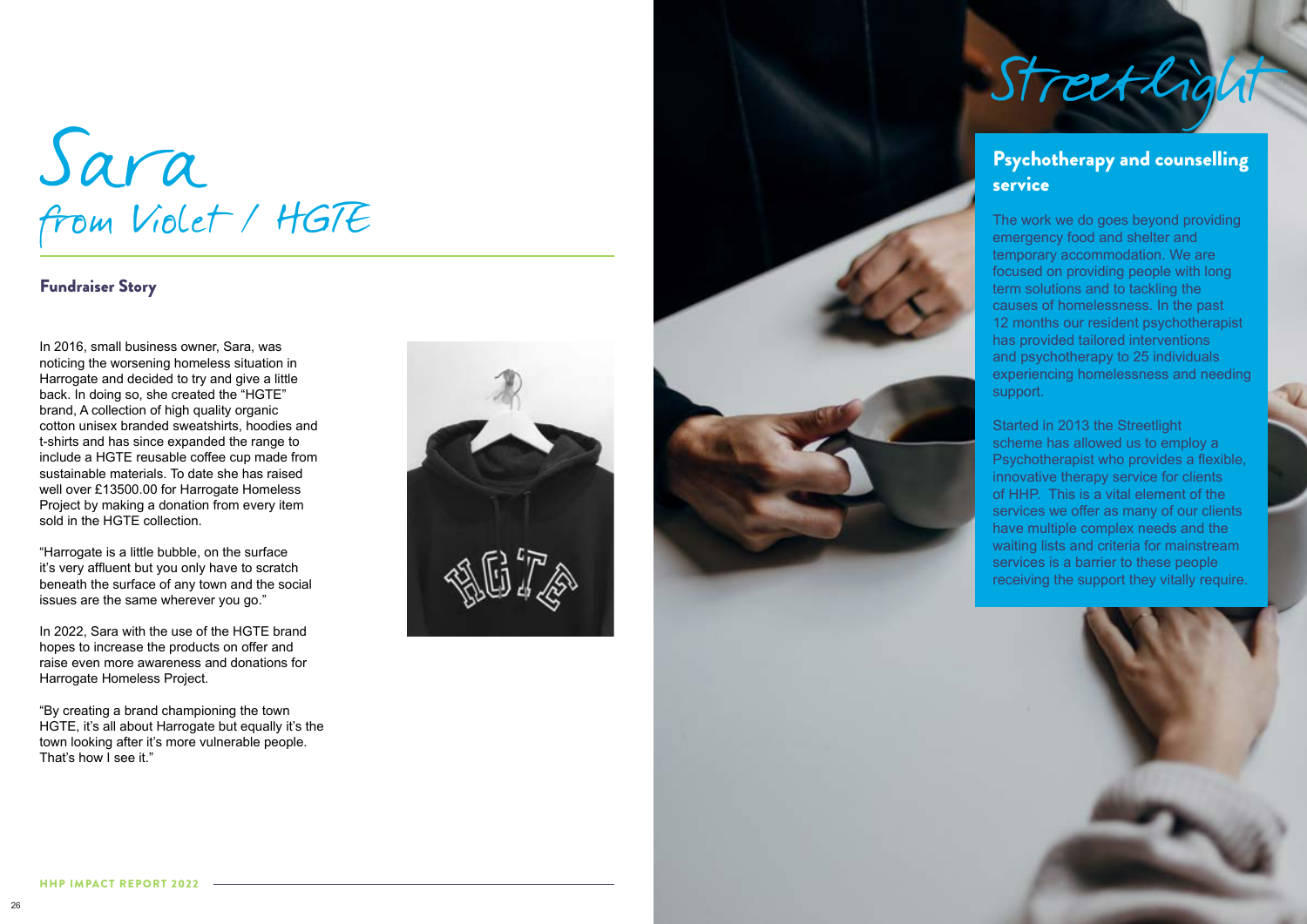$\mathcal{F}$ 

A shortage of affordable housing and a worsening economic situation with the cost of living set to rise, exacerbated by the COVID-19 pandemic is expected to see an increase in how many people are homeless. Many services too that people have traditionally relied on are struggling. It has become easier to become homeless and harder to make the journey to get off the streets and get and maintain an independent life.

We operate in a tough and increasingly competitive world. Many of the organisations and individuals that traditionally have supported us are under greater pressure. We need to maintain and build a strong, efficient and flexible organisation offering a consistent quality service and providing excellent support for our staff and volunteers in their demanding and challenging work.

### **HHP FUTURE PLANS AND VISION:**

#### **Develop and enhance the services at Springboard**

One of our big ambitions is to expand the services at our Springboard day centre in the Harrogate town centre. It is here where we build trust and meet people's basic needs.

Our strategic plan is to increase our impact by developing further therapeutic services and skills training to support our clients and help them access other services and providers. These services should be able to provide early support to people who are at risk of homelessness.

We will work to develop services that treat the causes of homelessness and not just the effects and work in collaboration with other agencies to avoid any potential duplication, increase effectiveness, build better services for all and deliver stronger outcomes. Gap analysis will also assist in exploring other areas where we can provide services that are needed.

#### **Expand our counselling service, Streetlight**

We will work to play a key role in the Council's Homelessness and Rough Sleeping Strategy to reduce homelessness.

Our Streetlight therapeutic process helps to support clients in accessing skilled counselling. This can enable people to tackle the root causes of their situation and support their journey from temporary to more permanent accommodation where appropriate.

#### **Volunteers**

Our volunteers are vital to our organisation's ongoing success. They dedicate time, skills and a passion to delivering the best possible services for people experiencing homelessness. We aim to build on the solid foundation of volunteers that we rely on and help them further their skills therefore providing a better service to those in our care. By offering positive and rewarding volunteer opportunities, with quality training and support, We aim to rise to the challenges posed by COVID-19 by furthering our long-standing partnerships with local businesses and increasing our network of supporters who share our values and goals.



### THE FUTURE 2022/23

### How are we going to make this happen?

We will work with our funders to create real change, maintaining low overhead costs to ensure resources are spent on meeting our client needs. We will monitor our impact, identify trends and report back on key themes to be a constructive and informed influence on future policy and service design.

Building on the community support we have developed over the past 30 years, we will develop new ways of involving people, creating volunteering roles and opportunities to support an effective and local charity. We will provide high quality support and training to local volunteers so that local people have an opportunity to play a part in tackling homelessness. We will maintain our roots as a local and independent charity.

Our organisation will be flexible, outwardfocused and continue to demonstrate best governance and management practice.

we can tackle homelessness, enable people to move on and build a strong and vibrant local community. Clients can also support others as part of their personal development.

### **Fundraising & partnerships**

Our 30th anniversary is a unique opportunity to raise our profile, thank our current supporters and build links with new supporters across the district. We are reaching out to communities and businesses that might be interested in being part of our work and in supporting us.

### **As we move forward from the pandemic, we expect an increase in people experiencing homelessness.**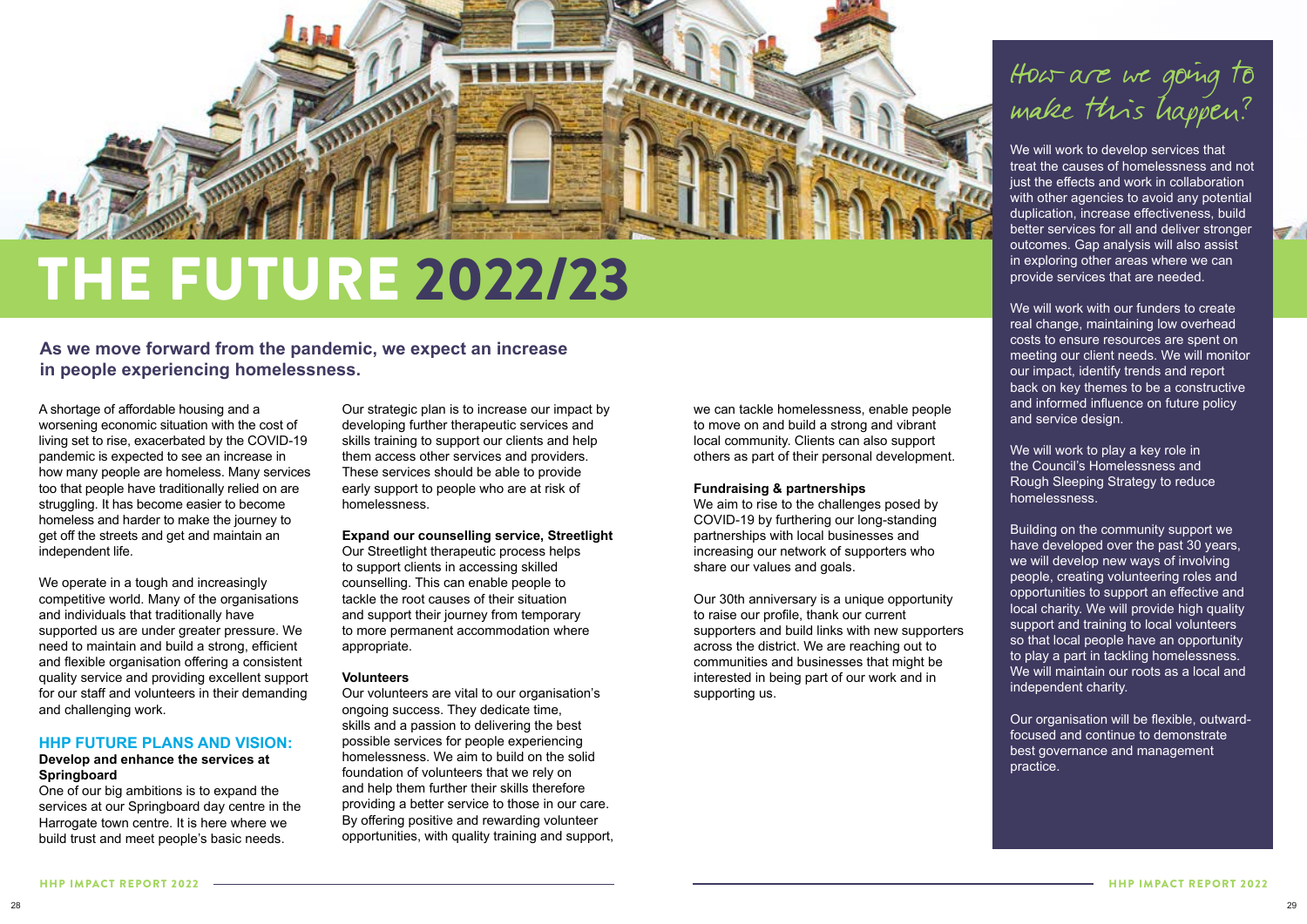"I now have a home which is a permanent tenancy, my home is nothing to furnish Homeless Project helped me furnish helped me set up my bills; I am in credit now, I have a TV license!"

Fred\*, service user \*not his real name

**Chadwick Charitable Trust Frank Pearson Foundation Harrogate BID Harrogate Borough Council Hartley Charitable Foundation Liz & Terry Bramall Foundation Lloyds Bank Foundation of England & Wales North Yorkshire County Council The A M Fenton Trust The Bartlett Foundation The Bostock Foundation The Ian and Fay Elliot Trust The McDevitt Family Trust**



## THANKYOU

**We understand that it is only by working together that we will end homelessness. We're grateful for the generous support from hundreds of people and organisations who have helped us over the last few years. Here are a select few organisations who have helped us immensely over the last couple of years especially.**

### **TRUSTEES & SENIOR MANAGEMENT**

**Chair of Trustees:** Jenni Moulson **Treasurer:** David Thomas **Trustees:**

- Helen Crossland
- Jen Dening
- Lee Evans
- **Lindsay Cameron**
- Marian Farrar
- Naomi Atkinson

**SENIOR MANAGEMENT**

**Head of services:** Charlotte Fortune **Accommodation Manager:** Alex McLean **Support Team Manager:** Giuliano Achilli **Fundraising Manager:** Thomas Richards **Business Support Officer:** Julia Houseman